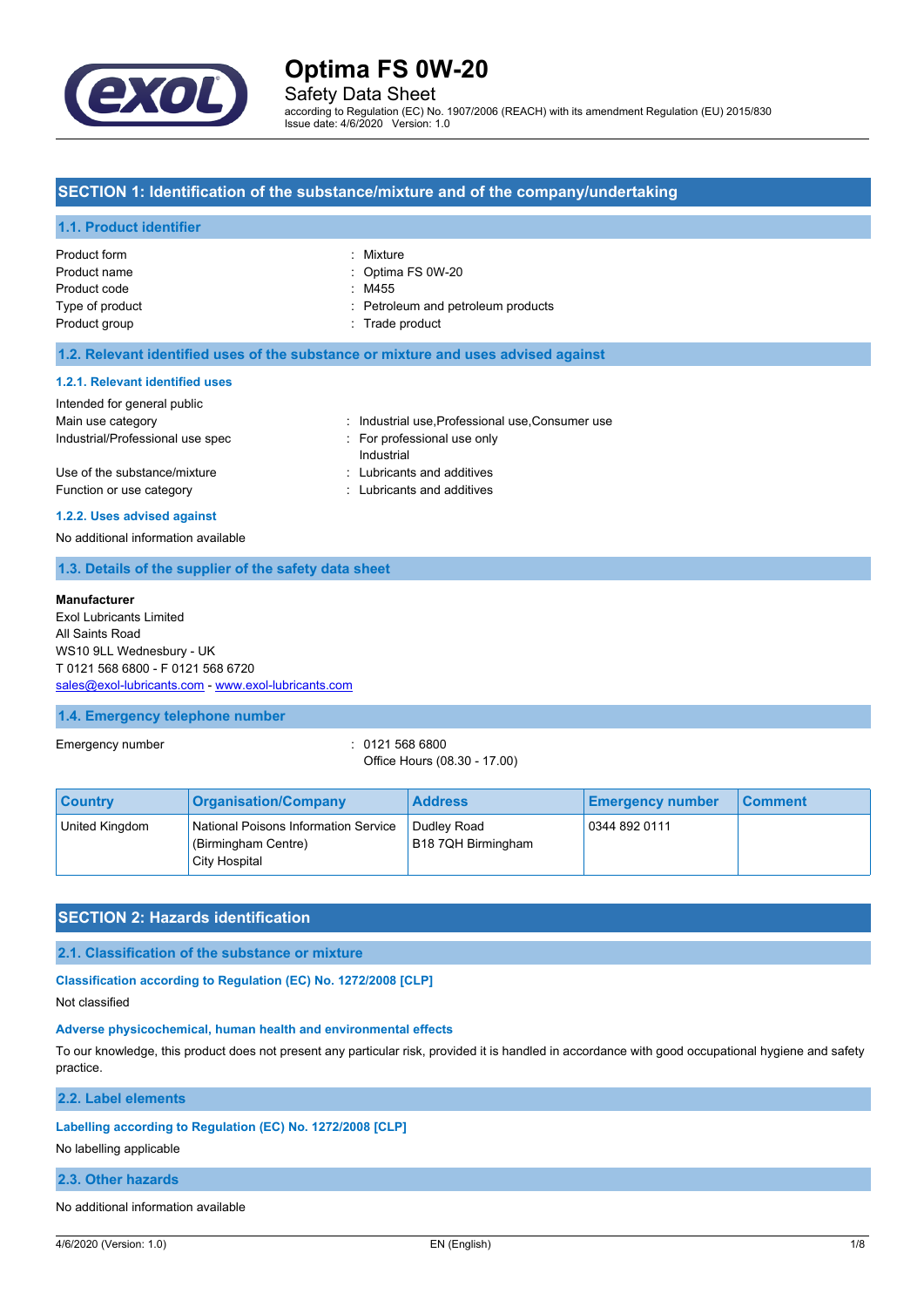## Safety Data Sheet

according to Regulation (EC) No. 1907/2006 (REACH) with its amendment Regulation (EU) 2015/830

## **SECTION 3: Composition/information on ingredients**

## **3.1. Substances**

## Not applicable

## **3.2. Mixtures**

| <b>Name</b>                                                                                     | <b>Product identifier</b>                                                                                | $\%$                | <b>Classification according to</b><br><b>Regulation (EC) No.</b><br>1272/2008 [CLP] |
|-------------------------------------------------------------------------------------------------|----------------------------------------------------------------------------------------------------------|---------------------|-------------------------------------------------------------------------------------|
| Baseoil - Unspecified - Lubricating Oils (Petroleum),<br>C15-30, Hydrotreated Neutral Oil-Base  | (CAS-No.) 72623-86-0<br>(EC-No.) 276-737-9<br>(EC Index-No.) 649-482-00-X<br>(REACH-no) 01-2119474878-16 | $\geq 80 - 590$     | Asp. Tox. 1, H304                                                                   |
| Baseoil - Unspecified - Distillates (Petroleum),<br>Hydrotreated Heavy Paraffinic               | (CAS-No.) 64742-54-7<br>(EC-No.) 265-157-1<br>(EC Index-No.) 649-467-00-8<br>(REACH-no) 01-2119484627-25 | $\geq 1 - \leq 2.5$ | Asp. Tox. 1, H304                                                                   |
| Baseoil - Unspecified - Distillates (Petroleum),<br>Solvent-Dewaxed Heavy Paraffinic            | (CAS-No.) 64742-65-0<br>(EC-No.) 265-169-7<br>(EC Index-No.) 649-474-00-6<br>(REACH-no) 01-2119471299-27 | $\geq 1 - \leq 2.5$ | Asp. Tox. 1, H304                                                                   |
| Baseoil - Unspecified - Lubricating Oils (Petroleum),<br>C20-50, Hydrotreated Neutral Oil-Based | (CAS-No.) 72623-87-1<br>(EC-No.) 276-738-4<br>(EC Index-No.) 649-483-00-5<br>(REACH-no) 01-2119474889-13 | $\geq 1 - 5.5$      | Asp. Tox. 1, H304                                                                   |
| CALCIUM DIHYDROXIDE<br>substance with a Community workplace exposure limit                      | (CAS-No.) 1305-62-0<br>(EC-No.) 215-137-3                                                                | < 0.25              | Skin Irrit. 2, H315<br>Eye Dam. 1, H318<br>STOT SE 3, H335                          |

Full text of H-statements: see section 16

## **SECTION 4: First aid measures**

| 4.1. Description of first aid measures |                                                                  |
|----------------------------------------|------------------------------------------------------------------|
| First-aid measures after inhalation    | : Remove person to fresh air and keep comfortable for breathing. |
| First-aid measures after skin contact  | : Wash skin with plenty of water.                                |
| First-aid measures after eye contact   | : Rinse eyes with water as a precaution.                         |
| First-aid measures after ingestion     | : Call a poison center or a doctor if you feel unwell.           |

**4.2. Most important symptoms and effects, both acute and delayed**

No additional information available

**4.3. Indication of any immediate medical attention and special treatment needed**

Treat symptomatically.

| <b>SECTION 5: Firefighting measures</b>                    |                                                  |  |
|------------------------------------------------------------|--------------------------------------------------|--|
| 5.1. Extinguishing media                                   |                                                  |  |
| Suitable extinguishing media                               | : Water spray. Dry powder. Foam. Carbon dioxide. |  |
| 5.2. Special hazards arising from the substance or mixture |                                                  |  |
| Hazardous decomposition products in case of fire           | : Toxic fumes may be released.                   |  |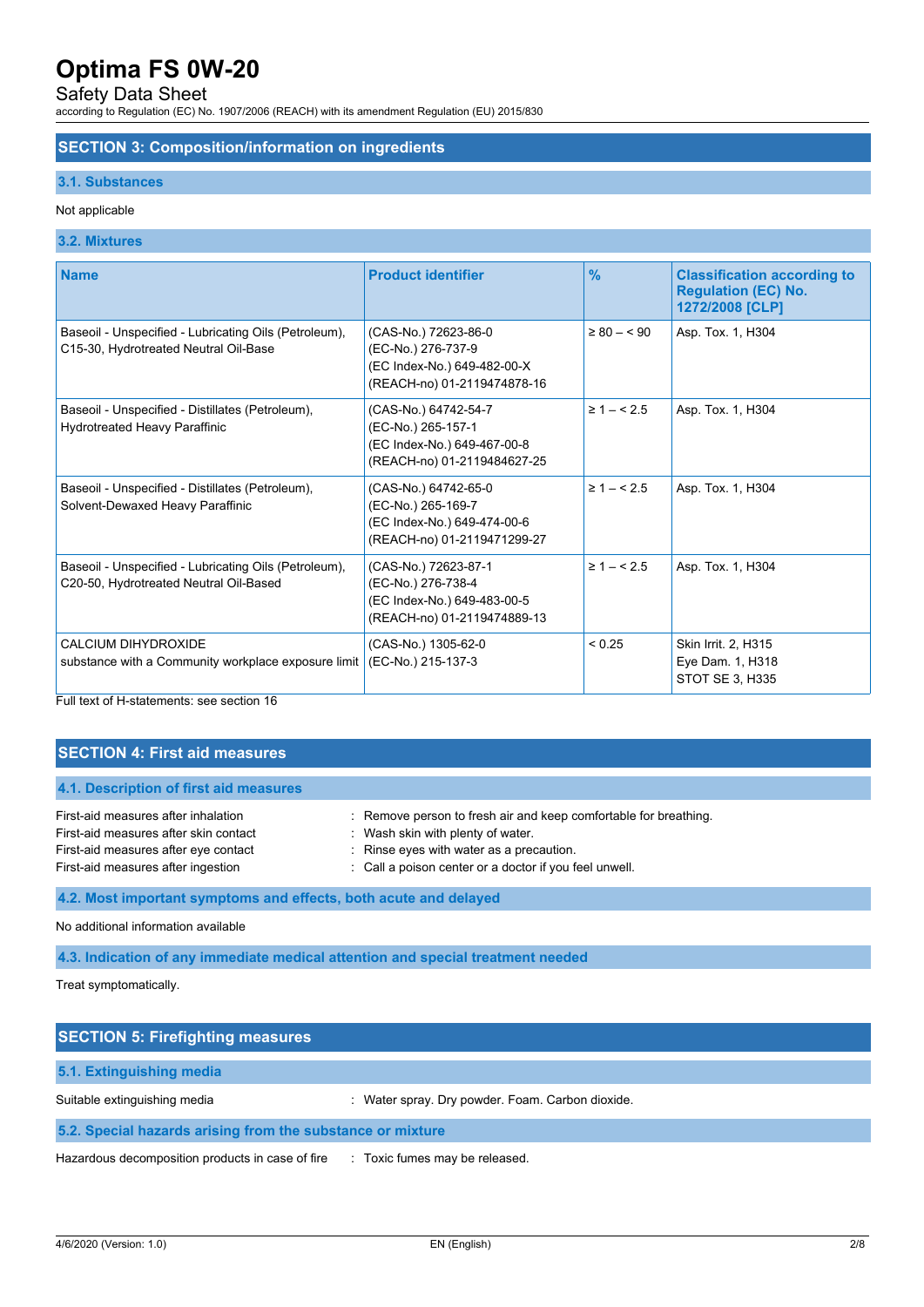## Safety Data Sheet

according to Regulation (EC) No. 1907/2006 (REACH) with its amendment Regulation (EU) 2015/830

### **5.3. Advice for firefighters**

Protection during firefighting **intercontained** : Do not attempt to take action without suitable protective equipment. Self-contained breathing apparatus. Complete protective clothing.

| <b>SECTION 6: Accidental release measures</b>             |                                                                                                                                                              |  |
|-----------------------------------------------------------|--------------------------------------------------------------------------------------------------------------------------------------------------------------|--|
|                                                           | 6.1. Personal precautions, protective equipment and emergency procedures                                                                                     |  |
| 6.1.1. For non-emergency personnel                        |                                                                                                                                                              |  |
| Emergency procedures                                      | : Ventilate spillage area.                                                                                                                                   |  |
| 6.1.2. For emergency responders                           |                                                                                                                                                              |  |
| Protective equipment                                      | Do not attempt to take action without suitable protective equipment. For further information<br>refer to section 8: "Exposure controls/personal protection". |  |
| <b>6.2. Environmental precautions</b>                     |                                                                                                                                                              |  |
| Avoid release to the environment.                         |                                                                                                                                                              |  |
| 6.3. Methods and material for containment and cleaning up |                                                                                                                                                              |  |

Methods for cleaning up **into absorbent material.** Take up liquid spill into absorbent material. Other information : Dispose of materials or solid residues at an authorized site. **6.4. Reference to other sections**

For further information refer to section 13.

| <b>SECTION 7: Handling and storage</b>                            |                                                                                                                                                                                              |
|-------------------------------------------------------------------|----------------------------------------------------------------------------------------------------------------------------------------------------------------------------------------------|
| 7.1. Precautions for safe handling                                |                                                                                                                                                                                              |
| Precautions for safe handling<br>Hygiene measures                 | : Ensure good ventilation of the work station. Wear personal protective equipment.<br>: Do not eat, drink or smoke when using this product. Always wash hands after handling the<br>product. |
| 7.2. Conditions for safe storage, including any incompatibilities |                                                                                                                                                                                              |
| Storage conditions                                                | : Store in a well-ventilated place. Keep cool.                                                                                                                                               |
| 7.3. Specific end use(s)                                          |                                                                                                                                                                                              |

No additional information available

# **SECTION 8: Exposure controls/personal protection**

**8.1. Control parameters**

| <b>CALCIUM DIHYDROXIDE (1305-62-0)</b>               |                                                               |  |
|------------------------------------------------------|---------------------------------------------------------------|--|
| <b>EU - Occupational Exposure Limits</b>             |                                                               |  |
| Local name                                           | Calcium dihydroxide                                           |  |
| IOELV TWA (mg/m <sup>3</sup> )                       | 1 mg/m <sup>3</sup> (Respirable fraction)                     |  |
| IOELV STEL (mg/m <sup>3</sup> )                      | 4 mg/m <sup>3</sup> (Respirable fraction)                     |  |
| Regulatory reference                                 | COMMISSION DIRECTIVE (EU) 2017/164                            |  |
| <b>United Kingdom - Occupational Exposure Limits</b> |                                                               |  |
| Local name                                           | Calcium hydroxide                                             |  |
| WEL TWA (mg/m <sup>3</sup> )                         | $5 \text{ mg/m}^3$<br>1 mg/m <sup>3</sup> Respirable fraction |  |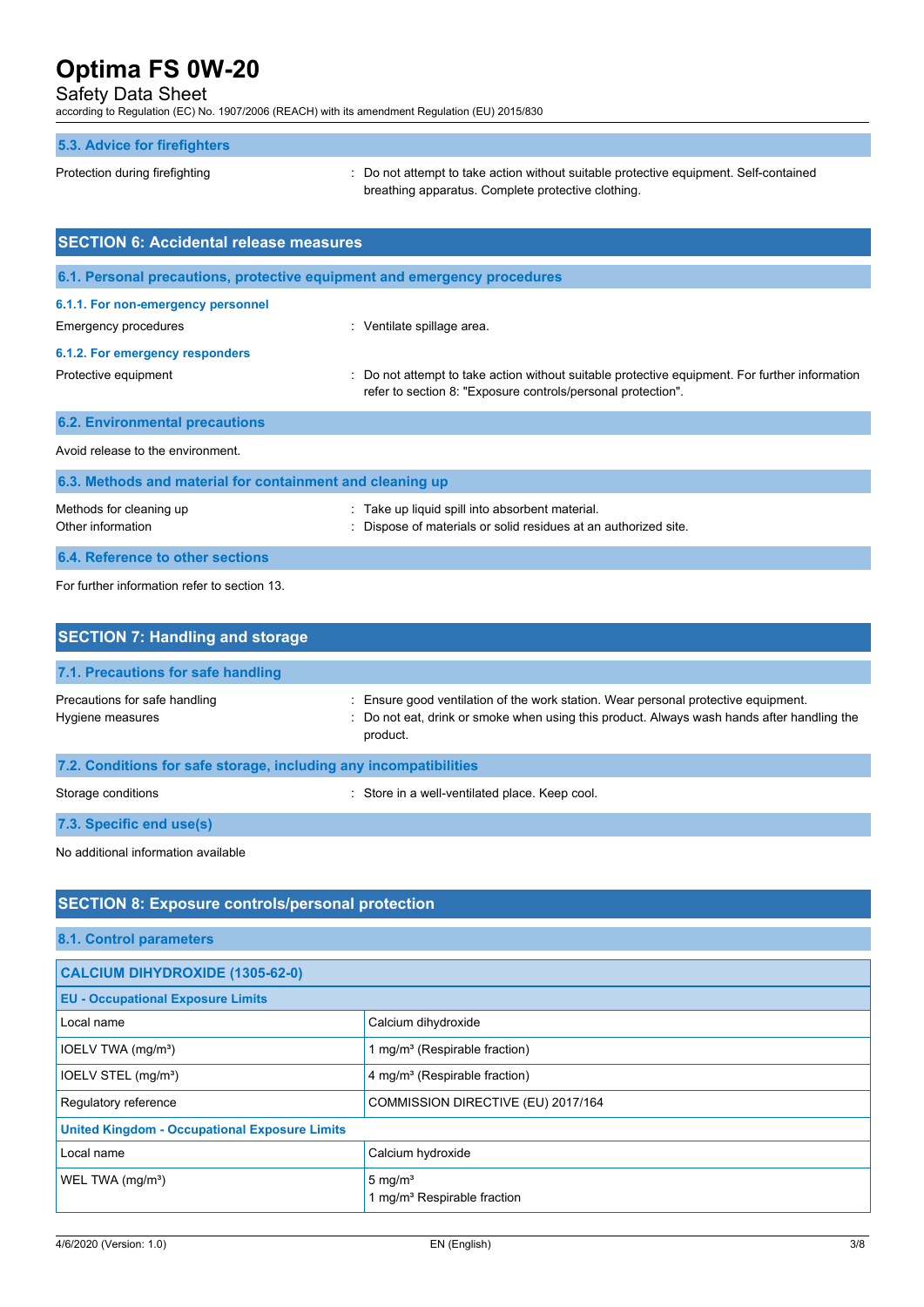# Safety Data Sheet

according to Regulation (EC) No. 1907/2006 (REACH) with its amendment Regulation (EU) 2015/830

| WEL STEL $(mg/m3)$   | $\frac{1}{2}$ 4 mg/m <sup>3</sup> Respirable fraction |
|----------------------|-------------------------------------------------------|
| Regulatory reference | EH40/2005 (Fourth edition, 2020). HSE                 |

## **8.2. Exposure controls**

#### **Appropriate engineering controls:**

Ensure good ventilation of the work station.

| Hand protection:                                                         |  |  |
|--------------------------------------------------------------------------|--|--|
| Protective gloves                                                        |  |  |
|                                                                          |  |  |
| Eye protection:                                                          |  |  |
| Safety glasses                                                           |  |  |
|                                                                          |  |  |
| Skin and body protection:                                                |  |  |
| Wear suitable protective clothing                                        |  |  |
|                                                                          |  |  |
| <b>Respiratory protection:</b>                                           |  |  |
| In case of insufficient ventilation, wear suitable respiratory equipment |  |  |

#### **Personal protective equipment symbol(s):**



**Environmental exposure controls:**

Avoid release to the environment.

| <b>SECTION 9: Physical and chemical properties</b>                                                                                                                                                                |                                                                                                                                                                                         |  |
|-------------------------------------------------------------------------------------------------------------------------------------------------------------------------------------------------------------------|-----------------------------------------------------------------------------------------------------------------------------------------------------------------------------------------|--|
| 9.1. Information on basic physical and chemical properties                                                                                                                                                        |                                                                                                                                                                                         |  |
| Physical state<br>Colour<br>Odour<br>Odour threshold<br>pH<br>Relative evaporation rate (butylacetate=1)                                                                                                          | : Liquid<br>amber.<br>۰.<br>Characteristic odour.<br>No data available<br>No data available<br>No data available                                                                        |  |
| Melting point<br>Freezing point<br>Boiling point<br>Flash point<br>Auto-ignition temperature                                                                                                                      | $\therefore$ -43 °C<br>No data available<br>No data available<br>: 225 °C<br>No data available                                                                                          |  |
| Decomposition temperature<br>Flammability (solid, gas)<br>Vapour pressure<br>Relative vapour density at 20 °C                                                                                                     | No data available<br>Not applicable<br>No data available<br>No data available                                                                                                           |  |
| Relative density<br>Solubility<br>Partition coefficient n-octanol/water (Log Pow)<br>Viscosity, kinematic<br>Viscosity, dynamic<br><b>Explosive properties</b><br>Oxidising properties<br><b>Explosive limits</b> | No data available<br>insoluble in water.<br>No data available<br>42.2 mm <sup>2</sup> /s @ 40 deg C<br>No data available<br>No data available<br>No data available<br>No data available |  |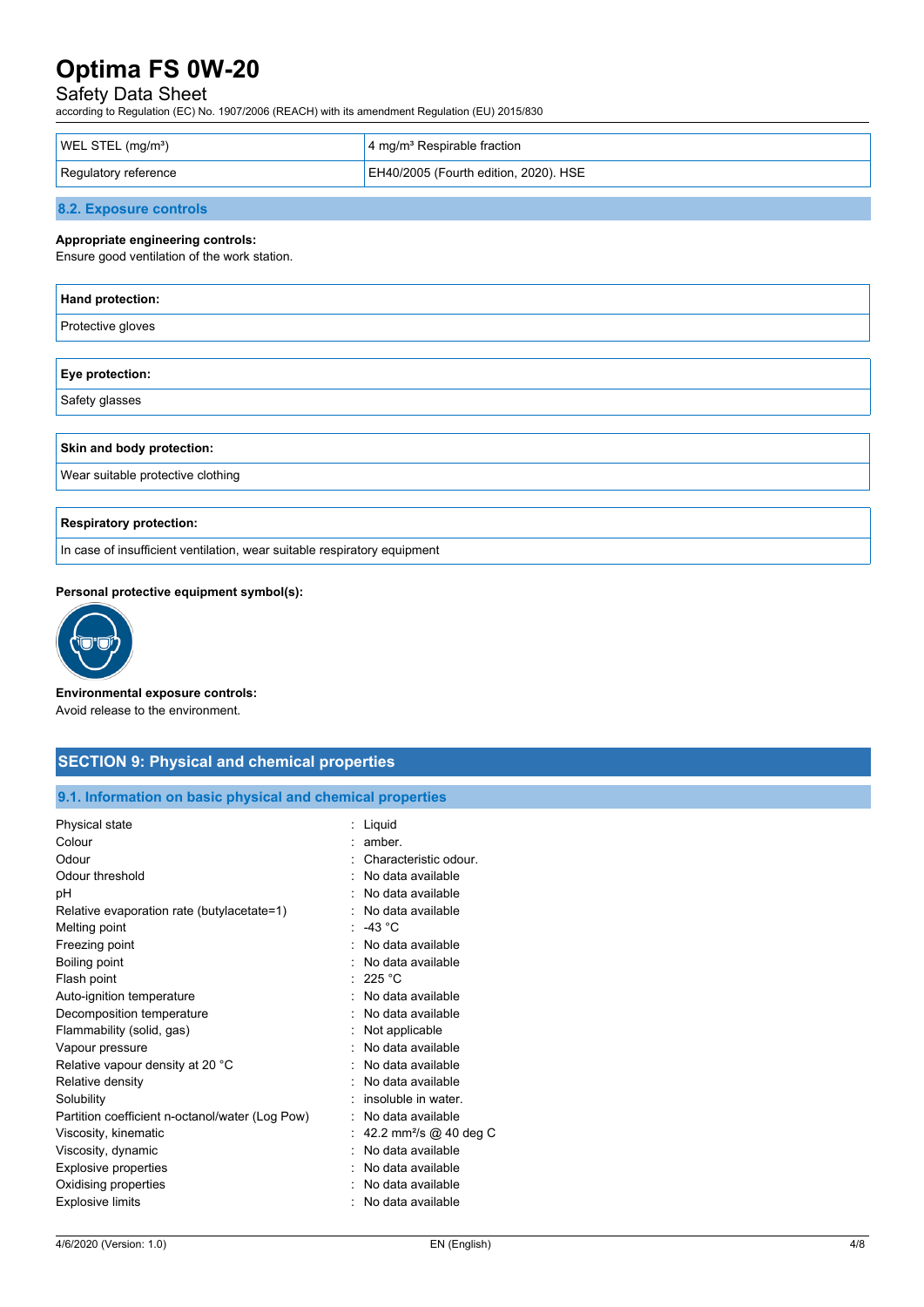## Safety Data Sheet

according to Regulation (EC) No. 1907/2006 (REACH) with its amendment Regulation (EU) 2015/830

## **9.2. Other information**

#### No additional information available

## **SECTION 10: Stability and reactivity**

#### **10.1. Reactivity**

The product is non-reactive under normal conditions of use, storage and transport.

**10.2. Chemical stability**

Stable under normal conditions.

**10.3. Possibility of hazardous reactions**

No dangerous reactions known under normal conditions of use.

**10.4. Conditions to avoid**

None under recommended storage and handling conditions (see section 7).

Viscosity, kinematic  $\vert$  42.2 mm<sup>2</sup>/s @ 40 deg C

**10.5. Incompatible materials**

No additional information available

**10.6. Hazardous decomposition products**

Under normal conditions of storage and use, hazardous decomposition products should not be produced.

| <b>SECTION 11: Toxicological information</b>     |                                                     |  |
|--------------------------------------------------|-----------------------------------------------------|--|
| 11.1. Information on toxicological effects       |                                                     |  |
| Acute toxicity (oral)<br>Acute toxicity (dermal) | Not classified<br>۰.<br>Not classified<br>$\bullet$ |  |
| Acute toxicity (inhalation)                      | Not classified<br>$\sim$                            |  |
| Skin corrosion/irritation                        | Not classified<br>$\bullet$                         |  |
| Serious eye damage/irritation                    | : Not classified                                    |  |
| Respiratory or skin sensitisation                | Not classified<br>$\sim$                            |  |
| Germ cell mutagenicity                           | Not classified<br>$\bullet$                         |  |
| Carcinogenicity                                  | Not classified                                      |  |
| Reproductive toxicity                            | : Not classified                                    |  |
| STOT-single exposure                             | Not classified<br>$\bullet$                         |  |
| STOT-repeated exposure                           | Not classified<br>$\gamma$                          |  |
| Aspiration hazard                                | Not classified<br>٠.                                |  |
| <b>Optima FS 0W-20</b>                           |                                                     |  |

| <b>SECTION 12: Ecological information</b>                   |                                                                                                                            |  |
|-------------------------------------------------------------|----------------------------------------------------------------------------------------------------------------------------|--|
| <b>12.1. Toxicity</b>                                       |                                                                                                                            |  |
| Ecology - general                                           | : The product is not considered harmful to aquatic organisms nor to cause long-term adverse<br>effects in the environment. |  |
| Hazardous to the aquatic environment, short-term<br>(acute) | Not classified                                                                                                             |  |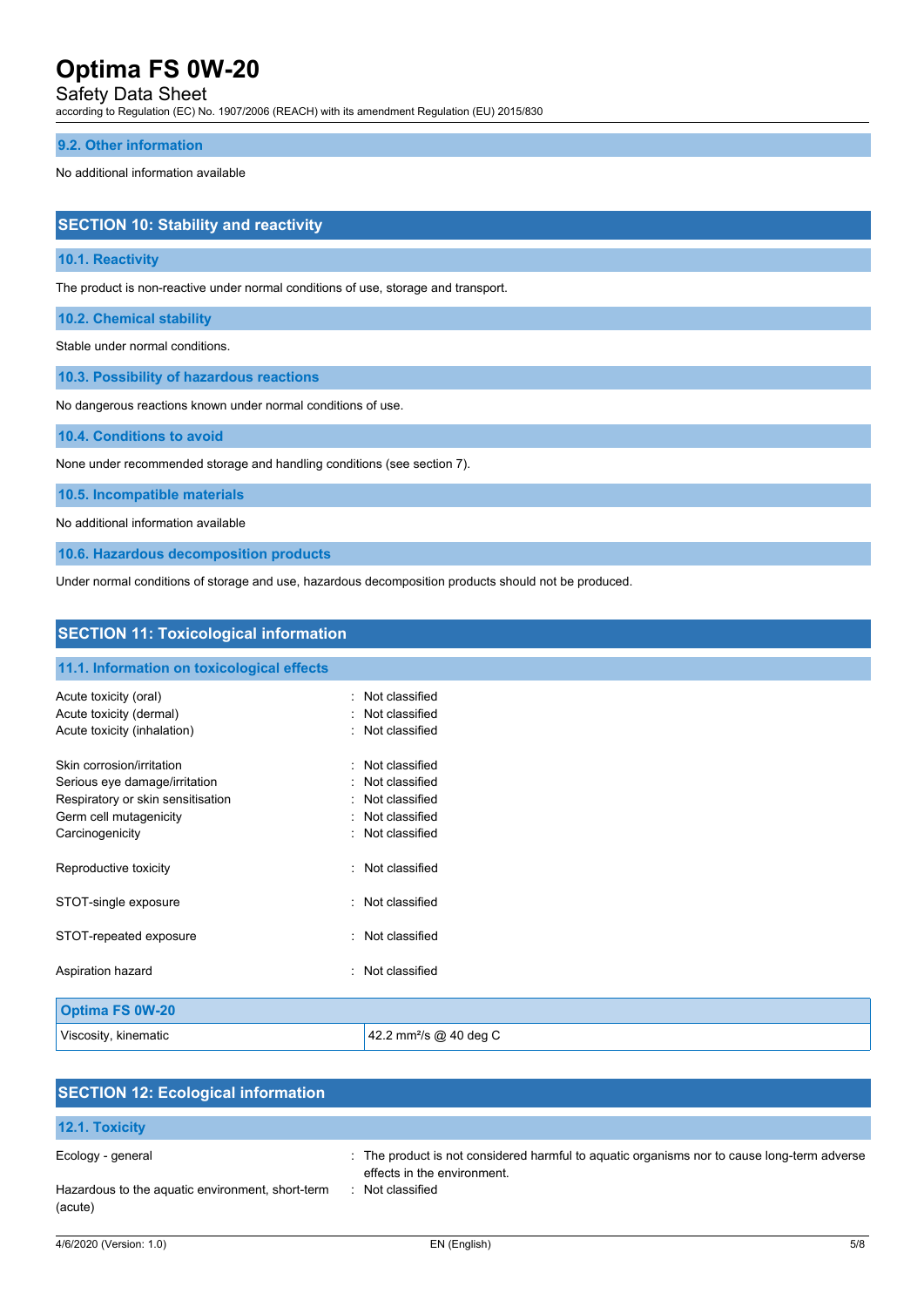# Safety Data Sheet

according to Regulation (EC) No. 1907/2006 (REACH) with its amendment Regulation (EU) 2015/830

| : Not classified<br>Hazardous to the aquatic environment, long-term<br>(chronic)<br>Not rapidly degradable |  |
|------------------------------------------------------------------------------------------------------------|--|
| 12.2. Persistence and degradability                                                                        |  |
| No additional information available                                                                        |  |
| 12.3. Bioaccumulative potential                                                                            |  |
| No additional information available                                                                        |  |
| 12.4. Mobility in soil                                                                                     |  |
| No additional information available                                                                        |  |
| 12.5. Results of PBT and vPvB assessment                                                                   |  |
| No additional information available                                                                        |  |
| 12.6. Other adverse effects                                                                                |  |

No additional information available

## **SECTION 13: Disposal considerations**

**13.1. Waste treatment methods**

Waste treatment methods : Dispose of contents/container in accordance with licensed collector's sorting instructions.

## **SECTION 14: Transport information**

| <b>ADR</b>                       | <b>IMDG</b>    | <b>IATA</b>    | <b>ADN</b>     | <b>RID</b>     |
|----------------------------------|----------------|----------------|----------------|----------------|
| 14.1. UN number                  |                |                |                |                |
|                                  |                |                |                |                |
| Not applicable                   | Not applicable | Not applicable | Not applicable | Not applicable |
| 14.2. UN proper shipping name    |                |                |                |                |
| Not applicable                   | Not applicable | Not applicable | Not applicable | Not applicable |
| 14.3. Transport hazard class(es) |                |                |                |                |
| Not applicable                   | Not applicable | Not applicable | Not applicable | Not applicable |
| 14.4. Packing group              |                |                |                |                |
| Not applicable                   | Not applicable | Not applicable | Not applicable | Not applicable |
| 14.5. Environmental hazards      |                |                |                |                |
|                                  | Not applicable | Not applicable | Not applicable | Not applicable |

**14.6. Special precautions for user**

#### **Overland transport**

**Transport by sea** Not applicable **Air transport** Not applicable **Inland waterway transport** Not applicable **Rail transport** Not applicable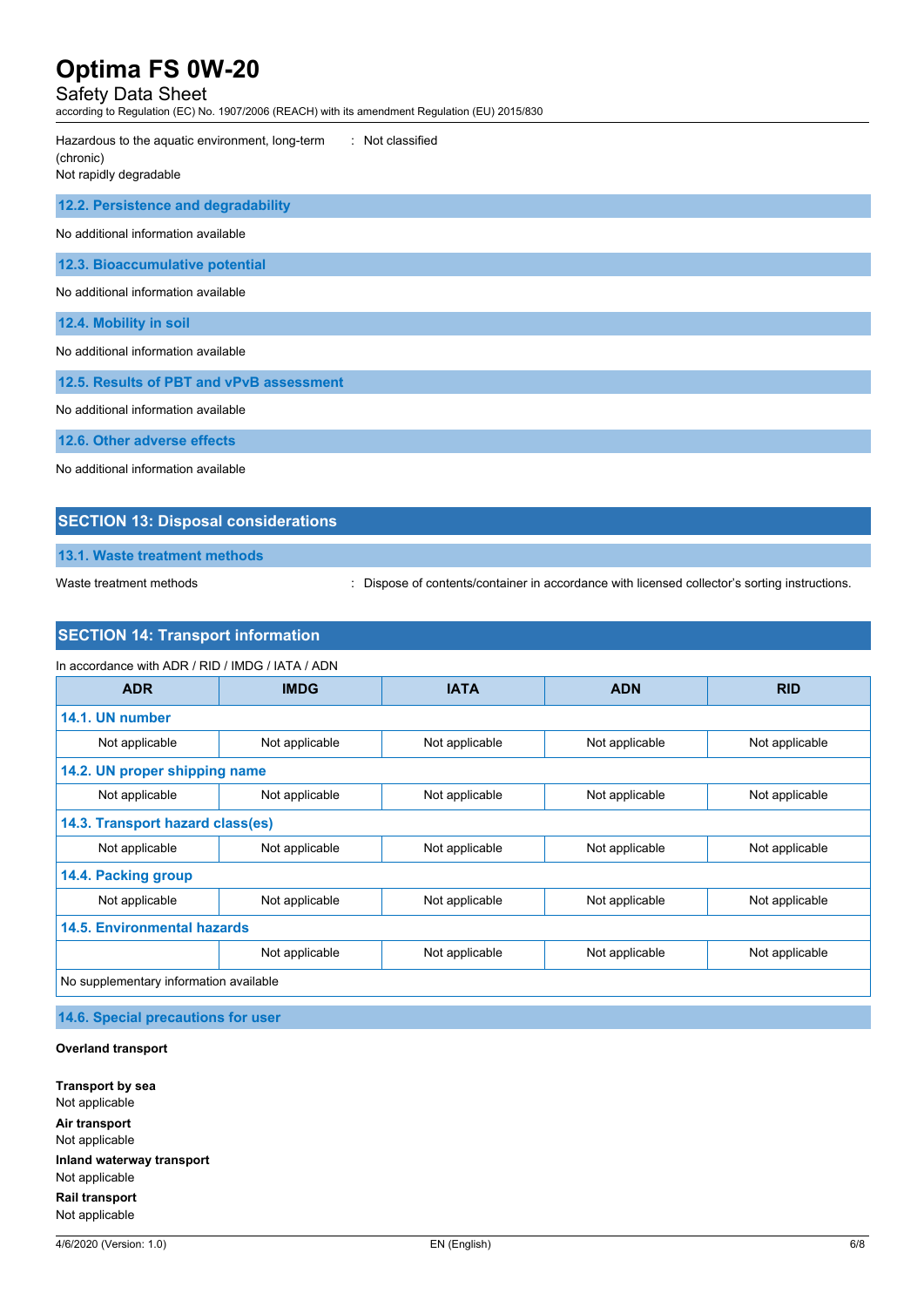## Safety Data Sheet

according to Regulation (EC) No. 1907/2006 (REACH) with its amendment Regulation (EU) 2015/830

**14.7. Transport in bulk according to Annex II of Marpol and the IBC Code**

#### Not applicable

## **SECTION 15: Regulatory information**

**15.1. Safety, health and environmental regulations/legislation specific for the substance or mixture**

## **15.1.1. EU-Regulations**

Contains no REACH substances with Annex XVII restrictions

Contains no substance on the REACH candidate list

Contains no REACH Annex XIV substances

Contains no substance subject to Regulation (EU) No 649/2012 of the European Parliament and of the Council of 4 July 2012 concerning the export and import of hazardous chemicals.

Contains no substance subject to Regulation (EU) No 2019/1021 of the European Parliament and of the Council of 20 June 2019 on persistent organic pollutants

#### **15.1.2. National regulations**

No additional information available

**15.2. Chemical safety assessment**

No chemical safety assessment has been carried out

# **SECTION 16: Other information**

| <b>Abbreviations and acronyms:</b> |                                                                                                 |
|------------------------------------|-------------------------------------------------------------------------------------------------|
| <b>ADN</b>                         | European Agreement concerning the International Carriage of Dangerous Goods by Inland Waterways |
| <b>ADR</b>                         | European Agreement concerning the International Carriage of Dangerous Goods by Road             |
| <b>ATE</b>                         | <b>Acute Toxicity Estimate</b>                                                                  |
| <b>BLV</b>                         | <b>Biological limit value</b>                                                                   |
| CAS-No.                            | <b>Chemical Abstract Service number</b>                                                         |
| <b>CLP</b>                         | Classification Labelling Packaging Regulation; Regulation (EC) No 1272/2008                     |
| <b>DMEL</b>                        | <b>Derived Minimal Effect level</b>                                                             |
| <b>DNEL</b>                        | Derived-No Effect Level                                                                         |
| <b>EC50</b>                        | Median effective concentration                                                                  |
| EC-No.                             | European Community number                                                                       |
| EN                                 | European Standard                                                                               |
| <b>IATA</b>                        | International Air Transport Association                                                         |
| <b>IMDG</b>                        | International Maritime Dangerous Goods                                                          |
| <b>LC50</b>                        | Median lethal concentration                                                                     |
| LD50                               | Median lethal dose                                                                              |
| <b>LOAEL</b>                       | Lowest Observed Adverse Effect Level                                                            |
| <b>NOAEC</b>                       | No-Observed Adverse Effect Concentration                                                        |
| <b>NOAEL</b>                       | No-Observed Adverse Effect Level                                                                |
| <b>NOEC</b>                        | No-Observed Effect Concentration                                                                |
| <b>OEL</b>                         | Occupational Exposure Limit                                                                     |
| <b>PBT</b>                         | <b>Persistent Bioaccumulative Toxic</b>                                                         |
| PNEC                               | <b>Predicted No-Effect Concentration</b>                                                        |
|                                    |                                                                                                 |